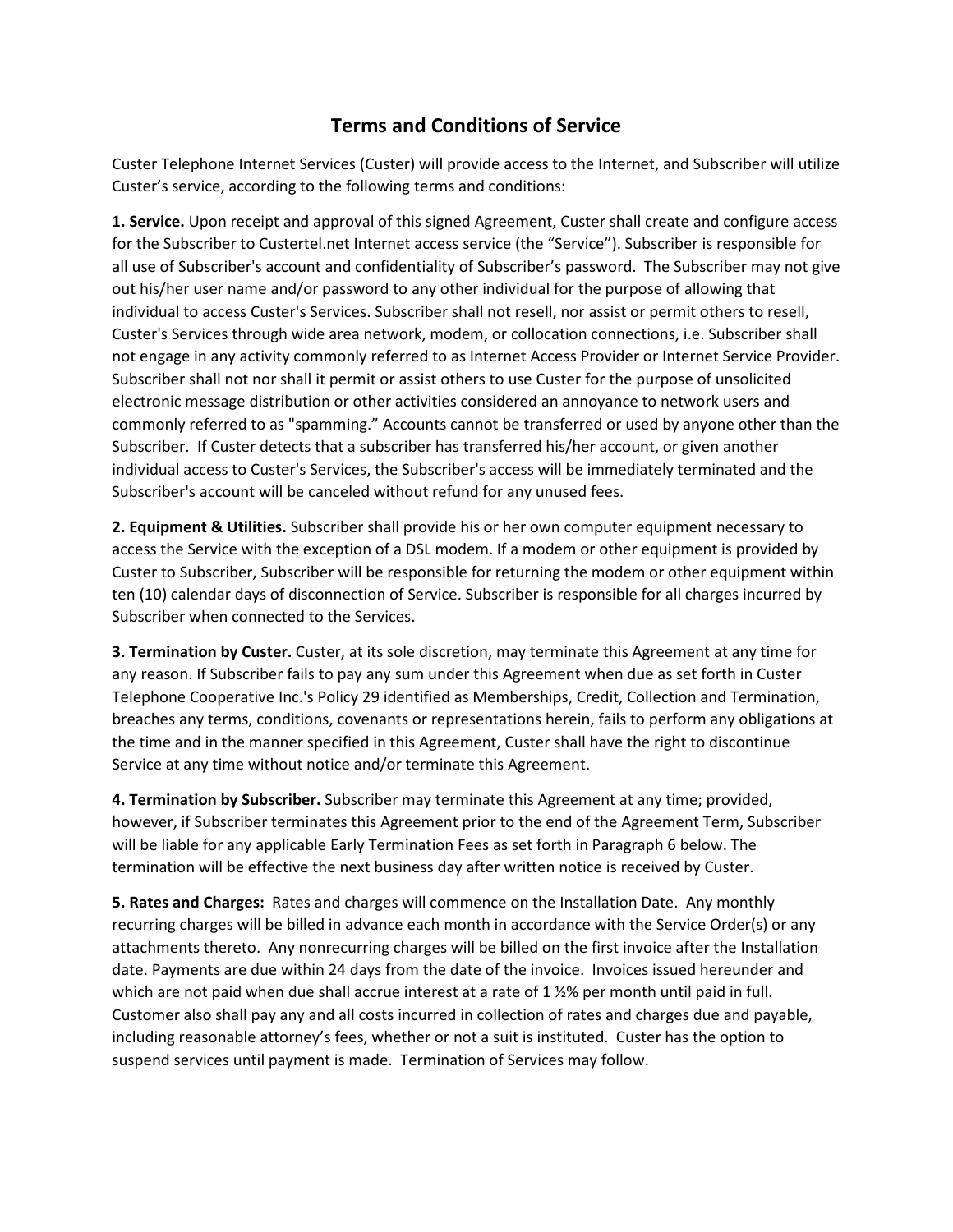**6. Early Termination Fee.** If Subscriber terminates the Services purchased under the Service Agreement prior to the expiration of the Agreement Term, or for any early termination of Services due to an event of default by Subscriber for which Custer has a right of termination prior to the expiration of the Agreement Term, Subscriber will be liable to Custer for the Early Termination Fee as stated on the service agreement.

**7. Compliance with law.** The Services may be used only for lawful purposes. Transmission, distribution or storage of any information or material in violation of any applicable law, rule or regulation is prohibited. This includes, without limitation, the transmission, distribution or storage of any information or material that (i) is protected by copyright, trademark, trade secret or other intellectual property right without proper authorization; (ii), is obscene or defamatory; (iii) constitutes an illegal threat; or (iv) violates export control laws. If Custer is notified that Subscriber or anyone using Subscriber's connection to the Services is infringing or has infringed an intellectual property right, or has otherwise used the Services in violation of the law, Subscriber's Service account with Custer may be immediately suspended or terminated at the sole discretion of Custer, with or without prior notice.

**8. Indemnification.** Subscriber agrees to indemnify, defend and hold harmless Custer, including its shareholders, directors, members, managers, employees, officers, agents and assigns, from any claims or damages which result from the Subscriber's use of Custer's network.

**9. Limitation of Liability.** Custer will not be responsible for any damages Subscriber suffers directly or indirectly from use of the Custer's network. Custer is not liable to Subscriber for any indirect, consequential, special, incidental, reliance, or punitive damages of any kind or nature whatsoever including, without limitation, any lost profits, lost revenues, lost savings or any other business loss including goodwill, loss of use of property, loss of data, cost of substitute performance equipment or services, downtime costs, and claims for damages or harm to business regardless of foreseeability or whether damages are caused by the negligence, willful misconduct, or wrongful act arising from or related to this Agreement.

**10. No Warranty. Custer** exercises no control whatsoever over the content of the information accessed through Custertel.net. CUSTERTEL.NET MAKES NO WARRANTIES OF ANY KIND, WHETHER EXPRESSED OR IMPLIED, FOR THE SERVICE IT IS PROVIDING AND SPECIFICALLY DISCLAIMS ANY IMPLIED WARRANTIES OF MERCHANTABILITY, FITNESS FOR A PARTICULAR PURPOSE, OR AGAINST INFRINGEMENT. Custer does not warrant that the Service will be un-interrupted or error free or that any information, software, or other material accessible via the Service is free of viruses or other harmful components. Subscriber is solely responsible for the disk storage associated with his/her Internet account. Custer is not responsible for the contents or damage to the contents of the Subscriber's disk storage space.

**11. Governing Law.** This Agreement shall be governed by the laws of the State of Idaho. Idaho courts shall have jurisdiction over this Agreement, and all litigation under this Agreement shall be in Idaho.

**12. Entire Agreement.** These Terms and Conditions, including applicable Service Agreements, supersede all previous representations, understandings or agreements between Custer and the Subscriber. Use of Custer's network constitutes acceptance of these Terms and Conditions.